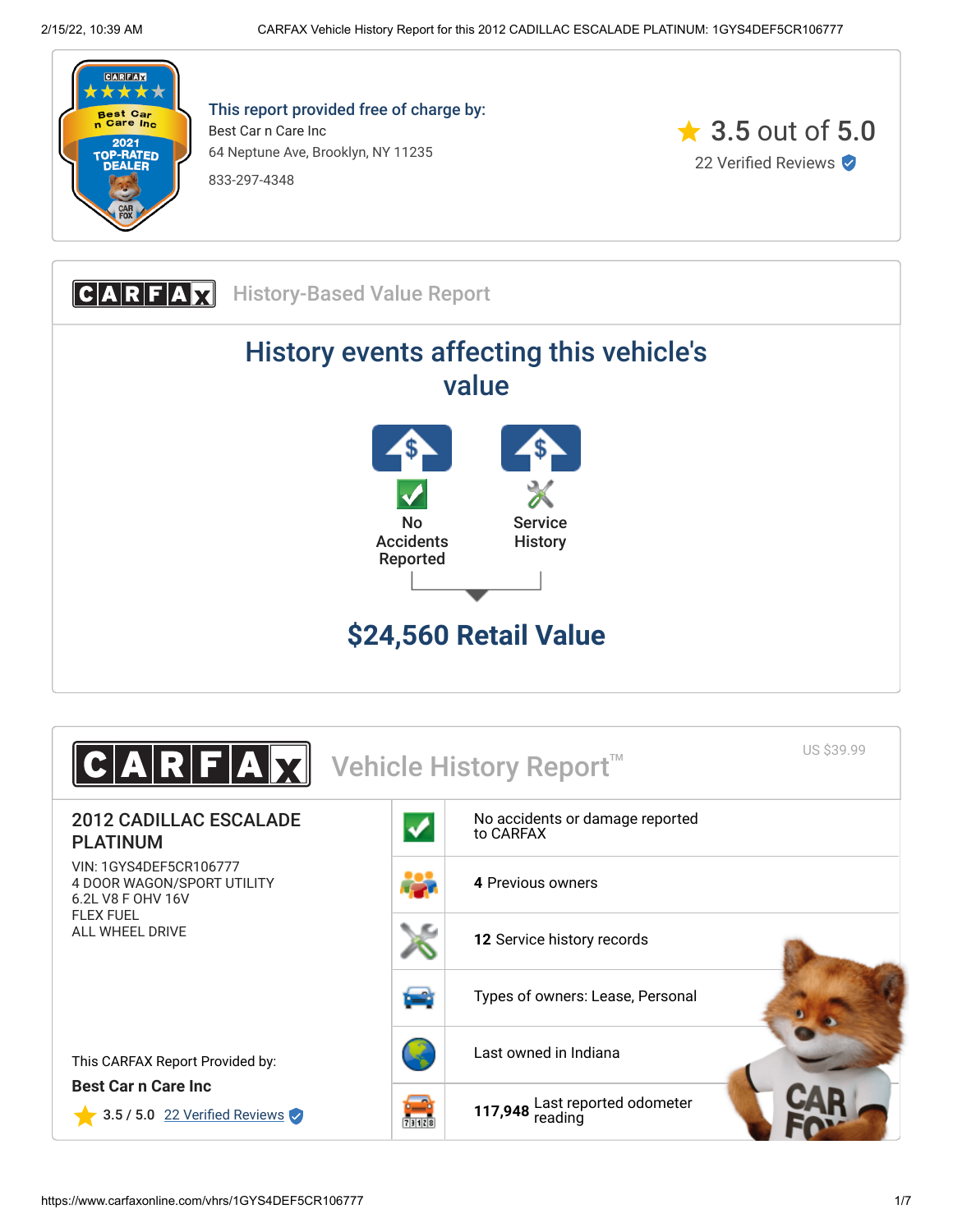# 2/15/22, 10:39 AM CARFAX Vehicle History Report for this 2012 CADILLAC ESCALADE PLATINUM: 1GYS4DEF5CR106777

This CARFAX Vehicle History Report is based only on [information](http://www.carfax.com/company/vhr-data-sources) supplied to CARFAX and available as of 2/15/22 at 9:39:29 AM (CST). Other information about this vehicle, including problems, may not have been reported to CARFAX. Use this report as one important tool, along with a vehicle inspection and test drive, to make a better decision about your next used car.

<span id="page-1-1"></span>

| $ C A R F A \chi $<br><b>Ownership History</b><br>The number of owners is estimated | Owners 1-2       | $\sim$ Owner 3 | $\sim$ Owner 4 |
|-------------------------------------------------------------------------------------|------------------|----------------|----------------|
| Year purchased                                                                      | 2011             | 2015           | 2017           |
| Type of owner                                                                       | See Details      | Personal       | Personal       |
| Estimated length of ownership                                                       | 3 yrs. 8 mo.     | 1 yr. 9 mo.    | 4 yrs. 8 mo.   |
| Owned in the following states/provinces                                             | Indiana, Indiana | Indiana        | Indiana        |
| Estimated miles driven per year                                                     | See Details      |                |                |
| Last reported odometer reading                                                      | 61,156           | 79,559         | 117,948        |

| <b>CARFAX</b> Title History<br>CARFAX quarantees the information in this section | Owners 1-2        | Owner 3           | Owner 4           |
|----------------------------------------------------------------------------------|-------------------|-------------------|-------------------|
| Salvage   Junk   Rebuilt   Fire   Flood   Hail   Lemon                           | <b>Guaranteed</b> | <b>Guaranteed</b> | <b>Guaranteed</b> |
|                                                                                  | No Problem        | No Problem        | No Problem        |
| Not Actual Mileage   Exceeds Mechanical Limits                                   | <b>Guaranteed</b> | <b>Guaranteed</b> | <b>Guaranteed</b> |
|                                                                                  | No Problem        | No Problem        | No Problem        |



**GUARANTEED** - None of these major title problems were reported by a state Department of Motor Vehicles (DMV). If you find that any of these title problems were reported by a DMV and not included in this report, CARFAX will buy this vehicle back. [Register](https://www.carfax.com/Service/bbg) | [View Terms](http://www.carfaxonline.com/legal/bbgTerms) | [View Certificate](https://www.carfaxonline.com/vhrs/1GYS4DEF5CR106777)

<span id="page-1-0"></span>

| <b>Additional History</b><br>$A$ $R$ $F$<br>Not all accidents / issues are reported to CARFAX                          | Owners 1-2                                           | $\triangle$ Owner 3                                 | $\blacksquare$ Owner 4                         |
|------------------------------------------------------------------------------------------------------------------------|------------------------------------------------------|-----------------------------------------------------|------------------------------------------------|
| <b>Total Loss</b><br>No total loss reported to CARFAX.                                                                 | No Issues<br>Reported                                | No Issues<br>$\checkmark$<br>Reported               | No Issues<br>✓<br>Reported                     |
| <b>Structural Damage</b><br>No structural damage reported to CARFAX.                                                   | No Issues<br>$\blacktriangledown$<br>Reported        | No Issues<br>$\blacktriangledown$<br>Reported       | No Issues<br>$\blacktriangledown$<br>Reported  |
| <b>Airbag Deployment</b><br>No airbag deployment reported to CARFAX.                                                   | No Issues<br>$\blacktriangledown$<br>Reported        | No Issues<br>$\blacktriangledown$<br>Reported       | No Issues<br>$\blacklozenge$<br>Reported       |
| <b>Odometer Check</b><br>No indication of an odometer rollback.                                                        | No Issues<br>$\boldsymbol{\mathcal{N}}$<br>Indicated | No Issues<br>✔<br>Indicated                         | No Issues<br>$\boldsymbol{J}$<br>Indicated     |
| Accident / Damage<br>No accidents or damage reported to CARFAX.                                                        | No Issues<br>$\overline{\mathbf{v}}$<br>Reported     | No Issues<br>$\boldsymbol{\mathcal{U}}$<br>Reported | No Issues<br>$\blacktriangledown$<br>Reported  |
| Manufacturer Recall<br>No open recalls reported to CARFAX. Check for open<br>recalls on GM vehicles at recalls.gm.com. | No Recalls<br>✓<br>Reported                          | No Recalls<br>$\boldsymbol{v}$<br>Reported          | No Recalls<br>$\blacktriangledown$<br>Reported |
| <b>Basic Warranty</b><br>Original warranty estimated to have expired.                                                  | <b>Warranty Expired</b>                              | <b>Warranty Expired</b>                             | <b>Warranty Expired</b>                        |

<span id="page-1-3"></span><span id="page-1-2"></span>**CARFAX** Detailed History Owner 1 Purchased: 2011 Lease Vehicle 17,634 mi/yr Date Mileage Source **Comments** Original OnStar Vehicle equipped with OnStar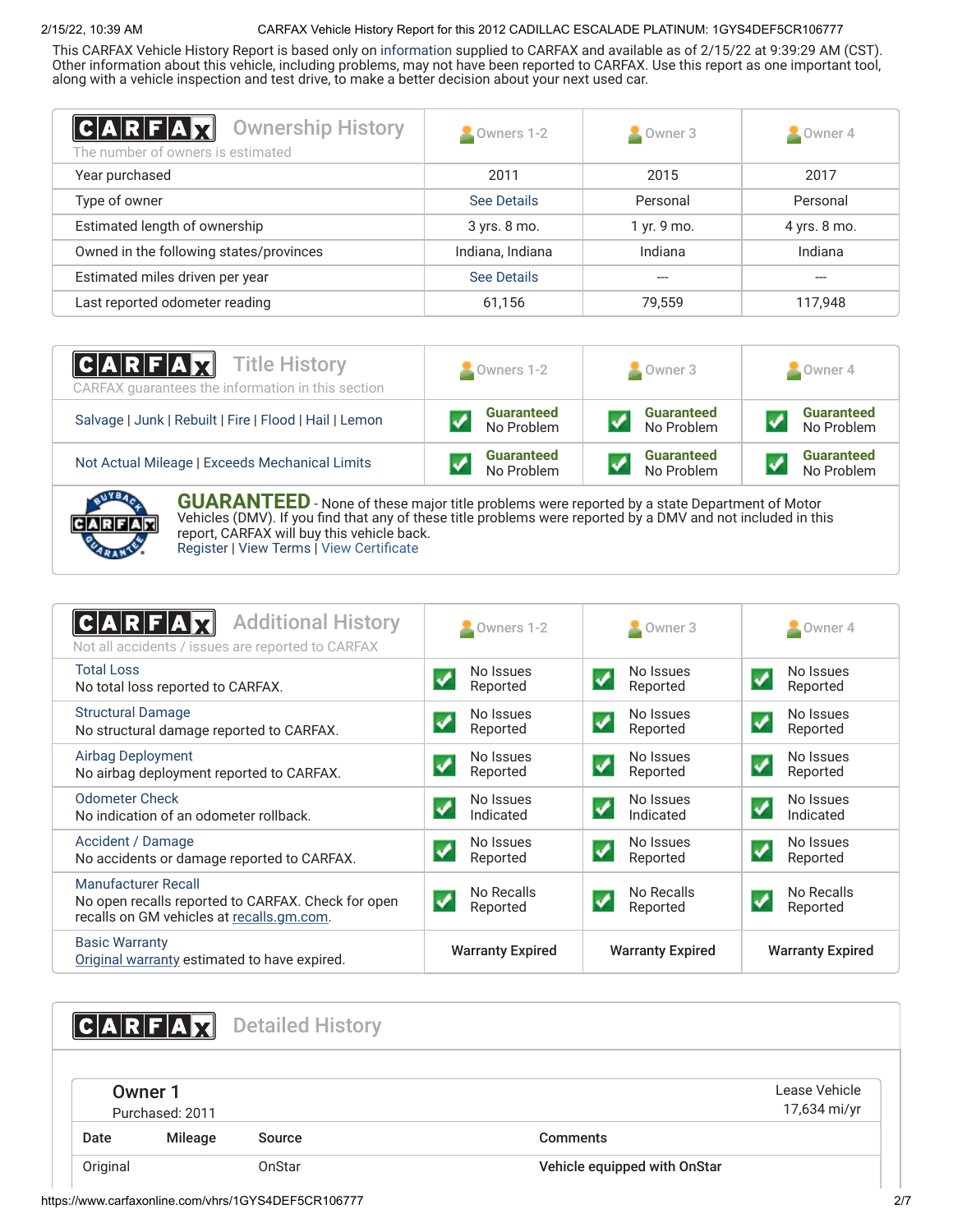# 2/15/22, 10:39 AM CARFAX Vehicle History Report for this 2012 CADILLAC ESCALADE PLATINUM: 1GYS4DEF5CR106777

|            |        |                                                                                                                                                        | Get 3 free months of premium OnStar with Automatic<br>Crash Response, Roadside Assistance and Remote<br>Door Unlock by pressing the blue OnStar button Learn<br>more                          |
|------------|--------|--------------------------------------------------------------------------------------------------------------------------------------------------------|-----------------------------------------------------------------------------------------------------------------------------------------------------------------------------------------------|
| 09/06/2011 | 3      | Lockhart Auto Group<br>Fishers, IN<br>317-577-1551<br>lockhartauto.com<br>3.4 / 5.0 7 Verified Reviews                                                 | Vehicle offered for sale                                                                                                                                                                      |
| 09/23/2011 | 20     | <b>Lockhart Cadillac</b><br>Fishers, IN<br>317-577-1550<br>lockhartcadillac.com<br>4.6 / 5.0<br>455 Verified Reviews<br>4,567 Customer Favorites       | Vehicle sold                                                                                                                                                                                  |
| 09/23/2011 |        | Indiana<br>Motor Vehicle Dept.                                                                                                                         | Vehicle purchase reported<br>- Titled or registered as lease vehicle                                                                                                                          |
| 10/11/2011 |        | Indiana<br>Motor Vehicle Dept.<br>Indianapolis, IN<br>Title #11194199000032                                                                            | Title issued or updated<br>- Registration issued or renewed<br>- First owner reported<br>- Loan or lien reported<br>- Titled or registered as lease vehicle<br>- Vehicle color noted as Black |
| 01/25/2012 |        | Indiana<br>Motor Vehicle Dept.<br>Indianapolis, IN                                                                                                     | Registration issued or renewed<br>- Titled or registered as lease vehicle<br>- Vehicle color noted as Black                                                                                   |
| 03/03/2012 | 7,497  | <b>Stanley Chevrolet</b><br>McCordsville, IN<br>317-335-3000<br>stanleychevy.com<br>$\sqrt{4.0/5.0}$ 8 Verified Reviews<br>1,108 Customer Favorites    | ्⊾ Vehicle serviced<br>- Maintenance inspection completed<br>- 5,000 mile service performed                                                                                                   |
| 08/03/2012 | 15,830 | Lakeside Chevrolet<br>Warsaw, IN<br>574-269-1666<br>lakesidechevy.com<br>4.8 / 5.0<br>14 Verified Reviews                                              | C Vehicle serviced<br>- Tires rotated<br>- Oil and filter changed                                                                                                                             |
| 09/25/2012 | 18,337 | <b>Lockhart Cadillac North</b><br>Fishers, IN<br>317-577-1551<br>lockhartcadillac.com<br>4.6 / 5.0<br>455 Verified Reviews<br>4,567 Customer Favorites | ic⊾ Vehicle serviced<br>- Maintenance inspection completed<br>- Tires rotated<br>- Exterior trim checked<br>- Oil and filter changed                                                          |
| 02/01/2013 |        | Indiana<br>Motor Vehicle Dept.<br>Indianapolis, IN                                                                                                     | Registration issued or renewed<br>- Titled or registered as lease vehicle<br>- Vehicle color noted as Black                                                                                   |
| 07/19/2013 | 33,221 | <b>Lockhart Cadillac North</b><br>Fishers, IN<br>317-577-1551<br>lockhartcadillac.com<br>4.6 / 5.0<br>455 Verified Reviews<br>4,567 Customer Favorites | Vehicle serviced<br>- Maintenance inspection completed<br>- Tires rotated<br>- Oil and filter changed                                                                                         |
| 02/25/2014 | 43,082 | Lockhart Cadillac North<br>Fishers, IN<br>317-577-1551                                                                                                 | C Vehicle serviced<br>- Maintenance inspection completed<br>- Interior trim checked                                                                                                           |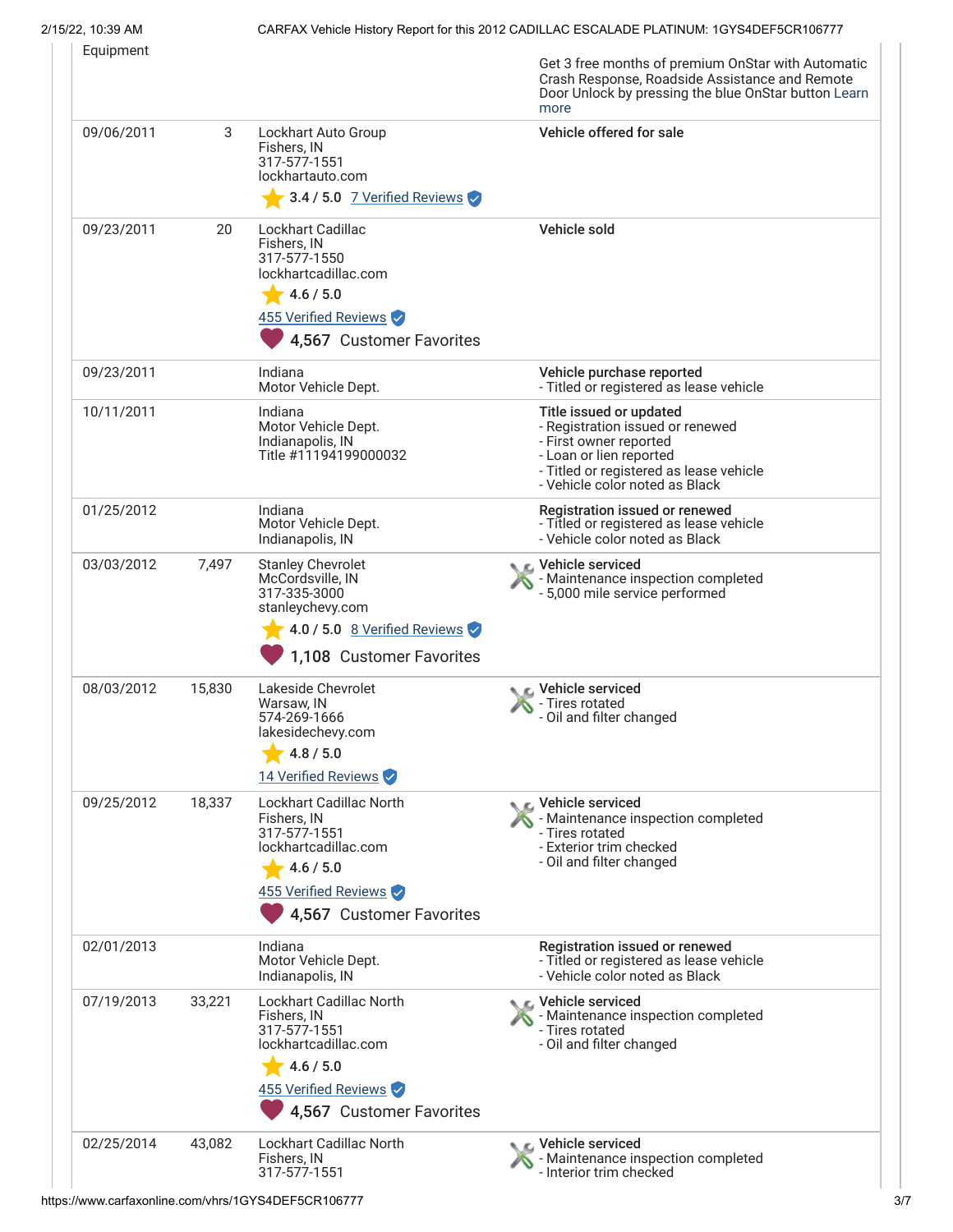| 2/15/22, 10:39 AM<br>CARFAX Vehicle History Report for this 2012 CADILLAC ESCALADE PLATINUM: 1GYS4DEF5CR106777 |            |        |                                                                                                                                                     |                                                                                                             |
|----------------------------------------------------------------------------------------------------------------|------------|--------|-----------------------------------------------------------------------------------------------------------------------------------------------------|-------------------------------------------------------------------------------------------------------------|
|                                                                                                                |            |        | lockhartcadillac.com<br>4.6 / 5.0<br>455 Verified Reviews<br>4,567 Customer Favorites                                                               | - Tires rotated<br>- Body electrical system checked<br>- Oil and filter changed                             |
|                                                                                                                | 03/08/2014 |        | Indiana<br>Motor Vehicle Dept.<br>Indianapolis, IN                                                                                                  | Registration issued or renewed<br>- Titled or registered as lease vehicle<br>- Vehicle color noted as Black |
|                                                                                                                | 06/30/2014 | 48.845 | Summit City Chevrolet<br>Fort Wayne, IN<br>260-432-0677<br>summitcitychevrolet.com<br>4.6 / 5.0<br>243 Verified Reviews<br>3,586 Customer Favorites | Vehicle sold                                                                                                |

| <b>Owner 2</b><br>Purchased: 2014 |                |                                                                                                                                                        | <b>Personal Vehicle</b>                                                                                                                          |  |
|-----------------------------------|----------------|--------------------------------------------------------------------------------------------------------------------------------------------------------|--------------------------------------------------------------------------------------------------------------------------------------------------|--|
| Date                              | <b>Mileage</b> | Source                                                                                                                                                 | <b>Comments</b>                                                                                                                                  |  |
| 06/30/2014                        |                | Indiana<br>Motor Vehicle Dept.                                                                                                                         | Vehicle purchase reported                                                                                                                        |  |
| 07/23/2014                        |                | Indiana<br>Motor Vehicle Dept.<br>Fortville, IN<br>Title #14806177000047                                                                               | Title issued or updated<br>- Registration issued or renewed<br>- New owner reported<br>- Loan or lien reported<br>- Vehicle color noted as Black |  |
| 10/01/2014                        | 52,445         | <b>Lockhart Cadillac North</b><br>Fishers, IN<br>317-577-1551<br>lockhartcadillac.com<br>4.6 / 5.0<br>455 Verified Reviews<br>4,567 Customer Favorites | Vehicle serviced<br>- Maintenance inspection completed<br>- Oil and filter changed<br>- Tires rotated                                            |  |
| 03/20/2015                        |                | Indiana<br>Motor Vehicle Dept.<br>Fortville, IN                                                                                                        | Registration issued or renewed<br>- Vehicle color noted as Black                                                                                 |  |
| 05/29/2015                        |                | Coast to Coast Imports<br>Fishers, IN<br>317-596-9500<br>coasttocoastimports.com<br>4.5 / 5.0<br>31 Verified Reviews<br>15 Customer Favorites          | Vehicle offered for sale                                                                                                                         |  |
| 07/13/2015                        |                | Coast to Coast Imports Fishers<br>Fishers. IN<br>317-596-9500<br>coasttocoastimports.com<br>4.5 / 5.0<br>31 Verified Reviews<br>15 Customer Favorites  | Vehicle sold                                                                                                                                     |  |
| 07/13/2015                        |                | Indiana<br>Motor Vehicle Dept.                                                                                                                         | Vehicle purchase reported                                                                                                                        |  |
| 07/13/2015                        | 61,156         | <b>Interstate National Dealer Services</b><br>Indianapolis, IN<br>inds.com                                                                             | Service contract issued                                                                                                                          |  |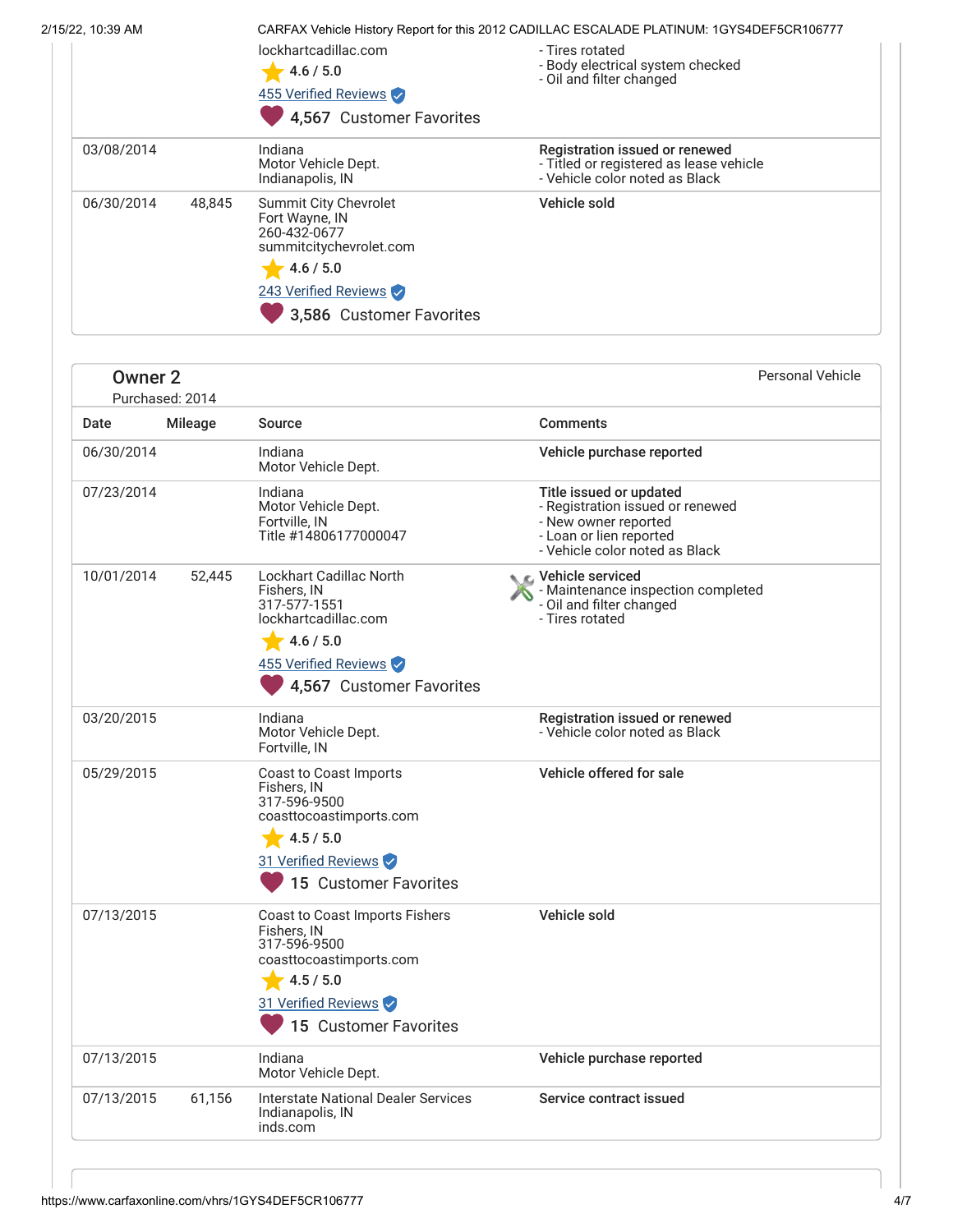2/15/22, 10:39 AM CARFAX Vehicle History Report for this 2012 CADILLAC ESCALADE PLATINUM: 1GYS4DEF5CR106777

|            | Purchased: 2015 |                                                                                                                                                           |                                                                                                                                                                                                                                                                                                     |
|------------|-----------------|-----------------------------------------------------------------------------------------------------------------------------------------------------------|-----------------------------------------------------------------------------------------------------------------------------------------------------------------------------------------------------------------------------------------------------------------------------------------------------|
| Date       | Mileage         | <b>Source</b>                                                                                                                                             | <b>Comments</b>                                                                                                                                                                                                                                                                                     |
| 07/23/2015 |                 | Indiana<br>Motor Vehicle Dept.<br>Indianapolis, IN<br>Title #15791147000002                                                                               | Title issued or updated<br>- Registration issued or renewed<br>- New owner reported<br>- Loan or lien reported<br>- Vehicle color noted as Black                                                                                                                                                    |
| 02/19/2016 |                 | Indiana<br>Motor Vehicle Dept.<br>Indianapolis, IN<br>Title #15791147000002                                                                               | Registration issued or renewed<br>- Vehicle color noted as Black                                                                                                                                                                                                                                    |
| 08/05/2016 | 72,170          | Coast To Coast On Keystone<br>Indianapolis, IN<br>317-257-9000<br>coasttocoastkeystone.com/<br>3.9 / 5.0<br>19 Verified Reviews                           | Vehicle serviced<br>Oil and filter changed                                                                                                                                                                                                                                                          |
| 02/23/2017 |                 | Indiana<br>Motor Vehicle Dept.<br>Indianapolis, IN<br>Title #15791147000002                                                                               | Registration issued or renewed<br>- Vehicle color noted as Black                                                                                                                                                                                                                                    |
| 04/24/2017 | 79,225          | Tom Wood Volkswagen<br>Indianapolis, IN<br>855-644-0479<br>tomwoodvolkswagen.com<br>4.1 / 5.0<br>167 Verified Reviews<br>2,165 Customer Favorites         | Vehicle offered for sale                                                                                                                                                                                                                                                                            |
| 05/08/2017 |                 | Tom Wood Volkswagen<br>Indianapolis, IN<br>317-705-7000<br>tomwoodvolkswagen.com<br>4.1 / 5.0<br>167 Verified Reviews<br>2,165 Customer Favorites         | C Vehicle serviced<br>- Pre-delivery inspection completed<br>- Maintenance inspection completed<br>- Vehicle washed/detailed<br>- Replacement part painted<br>- Wiring repaired<br>- Front brakes replaced<br>- Alignment checked<br>- Front brake rotor(s) replaced<br>- Front brake pads replaced |
| 05/09/2017 |                 | Tom Wood Jaguar Land Rover Volvo<br>Indianapolis, IN<br>317-848-7447<br>tomwoodvolvo.com<br>4.7 / 5.0<br>321 Verified Reviews<br>4,909 Customer Favorites | Vehicle serviced<br>Vehicle washed/detailed                                                                                                                                                                                                                                                         |
| 05/19/2017 | 79,559          | Tom Wood Volkswagen<br>Indianapolis, IN<br>317-705-7000<br>tomwoodvolkswagen.com<br>$-4.1/5.0$<br>167 Verified Reviews<br>2,165 Customer Favorites        | Vehicle serviced<br>- Pre-delivery inspection completed                                                                                                                                                                                                                                             |
| 05/19/2017 |                 | United States Warranty Corp.<br>Indianapolis, IN<br>uswarranty.com                                                                                        | Service contract issued                                                                                                                                                                                                                                                                             |
| 05/20/2017 |                 | Tom Wood Volkswagen<br>Indianapolis, IN<br>855-644-0479<br>tomwoodvolkswagen.com<br>4.1 / 5.0                                                             | Vehicle sold                                                                                                                                                                                                                                                                                        |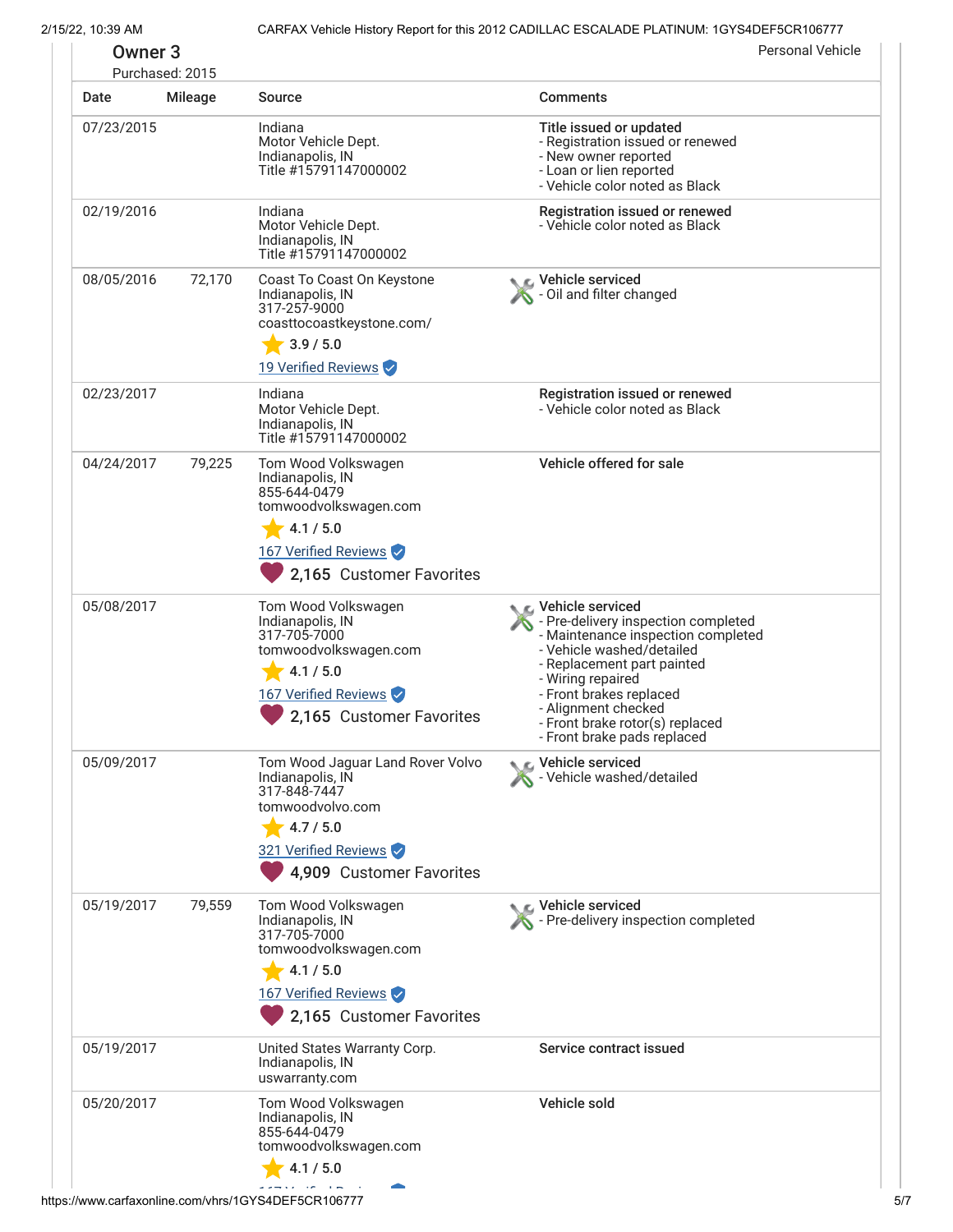2/15/22, 10:39 AM CARFAX Vehicle History Report for this 2012 CADILLAC ESCALADE PLATINUM: 1GYS4DEF5CR106777 167 Verified Reviews

2,165 Customer Favorites

| <b>Comments</b><br>Motor Vehicle Dept.<br>Motor Vehicle Dept.<br>Indianapolis, IN<br>Title #17805141000106<br>Motor Vehicle Dept. | Vehicle purchase reported<br>Title issued or updated<br>- Registration issued or renewed<br>- New owner reported<br>- Loan or lien reported<br>- Vehicle color noted as Black                                                                                                                                                                                                                                                                              |
|-----------------------------------------------------------------------------------------------------------------------------------|------------------------------------------------------------------------------------------------------------------------------------------------------------------------------------------------------------------------------------------------------------------------------------------------------------------------------------------------------------------------------------------------------------------------------------------------------------|
|                                                                                                                                   |                                                                                                                                                                                                                                                                                                                                                                                                                                                            |
|                                                                                                                                   |                                                                                                                                                                                                                                                                                                                                                                                                                                                            |
|                                                                                                                                   |                                                                                                                                                                                                                                                                                                                                                                                                                                                            |
| Indianapolis, IN<br>Title #17805141000106                                                                                         | Registration issued or renewed<br>- Vehicle color noted as Black                                                                                                                                                                                                                                                                                                                                                                                           |
|                                                                                                                                   | Registration issued or renewed<br>- Vehicle color noted as Black                                                                                                                                                                                                                                                                                                                                                                                           |
|                                                                                                                                   | Registration issued or renewed<br>- Vehicle color noted as Black                                                                                                                                                                                                                                                                                                                                                                                           |
|                                                                                                                                   | <b>Odometer reading reported</b>                                                                                                                                                                                                                                                                                                                                                                                                                           |
| C Vehicle serviced                                                                                                                |                                                                                                                                                                                                                                                                                                                                                                                                                                                            |
| C Vehicle serviced                                                                                                                | Airbag system checked                                                                                                                                                                                                                                                                                                                                                                                                                                      |
|                                                                                                                                   | Title issued or updated<br>- Vehicle repossessed                                                                                                                                                                                                                                                                                                                                                                                                           |
| Vehicle sold                                                                                                                      |                                                                                                                                                                                                                                                                                                                                                                                                                                                            |
| Arlington, TX<br>Arlington, TX                                                                                                    | Motor Vehicle Dept.<br>Indianapolis, IN<br>Motor Vehicle Dept.<br>Indianapolis, IN<br>Motor Vehicle Dept.<br>Performance Chrysler Jeep Dodge<br>Columbus, OH<br>614-272-0000<br>columbuscjd.com<br>4.3 / 5.0<br>206 Verified Reviews<br>305 Customer Favorites<br>Performance Cadillac GMC<br>740-654-9590<br>https://performancegmccolumbus.c<br>4.6 / 5.0<br>30 Verified Reviews<br>Motor Vehicle Dept.<br>Title #21811230000656<br>Vehicle Manufacturer |